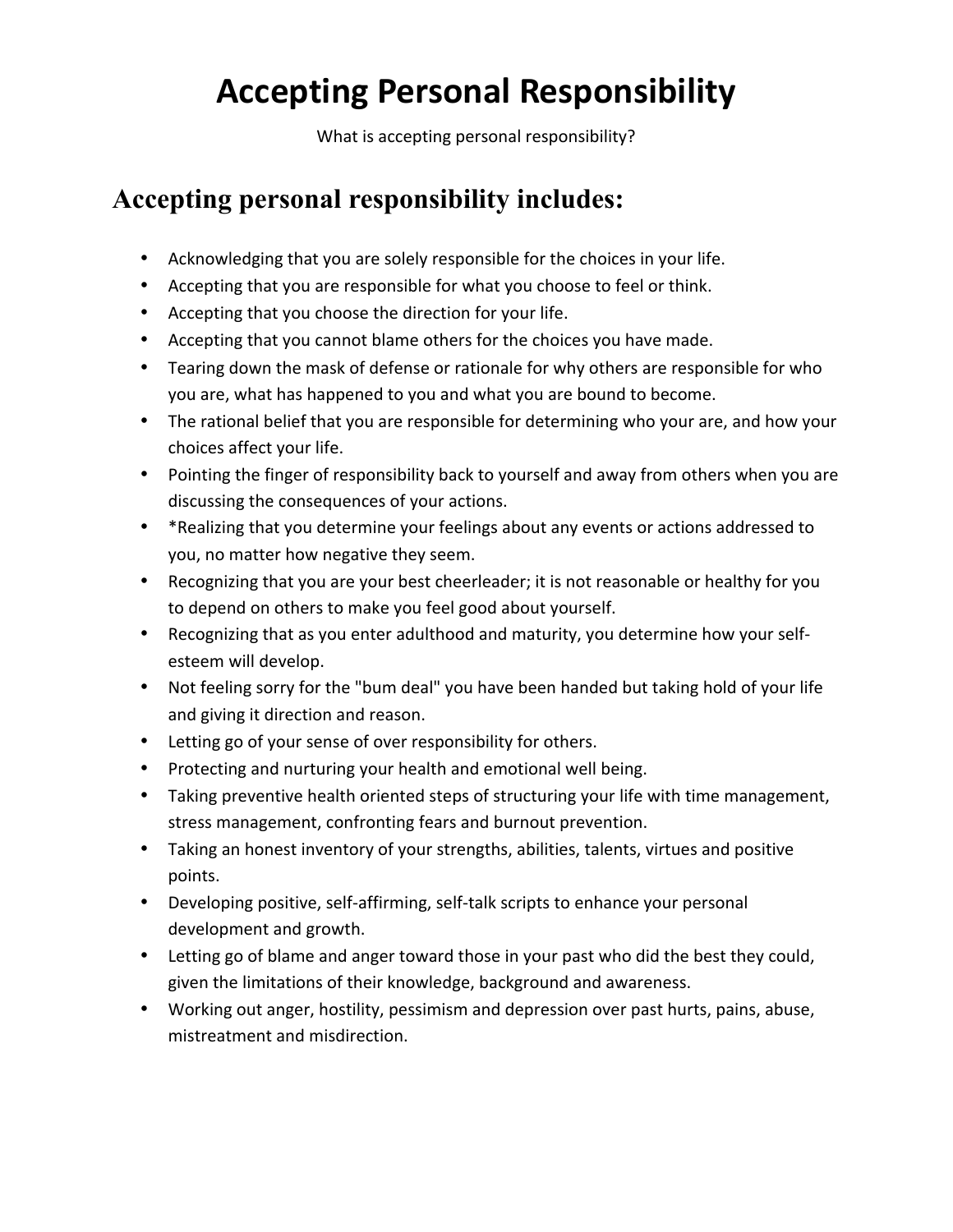# **How can failing to accept personal responsibility result in negative consequences?**

When you have not accepted personal responsibility, you can run the risk of becoming:

- Overly dependent on others for recognition, approval, affirmation and acceptance.
- Chronically hostile, angry or depressed over how unfairly you have been or are being treated.
- Fearful about ever taking a risk or making a decision.
- Overwhelmed by disabling fears.
- Unsuccessful at the enterprises you take on in life.
- Unsuccessful in personal relationships.
- Emotionally or physically unhealthy.
- Addicted to unhealthy substances, such as the abuse of alcohol, drugs, food or unhealthy behavior such as excessive gambling, shopping, sex, smoking, work, etc.
- Over responsible and guilt ridden in your need to rescue and enable others in your life.
- Unable to develop trust or to feel secure with others.
- Resistant to vulnerability.

# **What do people believe who have not accepted personal responsibility?**

- It's not my fault I am the way I am.
- I never asked to be born.
- Now that you have me, what are you going to do with me?
- I want you to fix me.
- Life is unfair! There is no sense in trying to take control of my life.
- Why go on; I see no use in it.
- You can't help me, nobody can help me. I'm useless and a failure.
- God has asked too much of me this time. There is no way I'll ever be able to handle this.
- When do the troubles and problems cease? I'm tired of all this.
- Stop the world; I want to get off.
- Life is so depressing. If only I had better luck and had been born to a healthier family, or attended a better school, or gotten a better job, etc.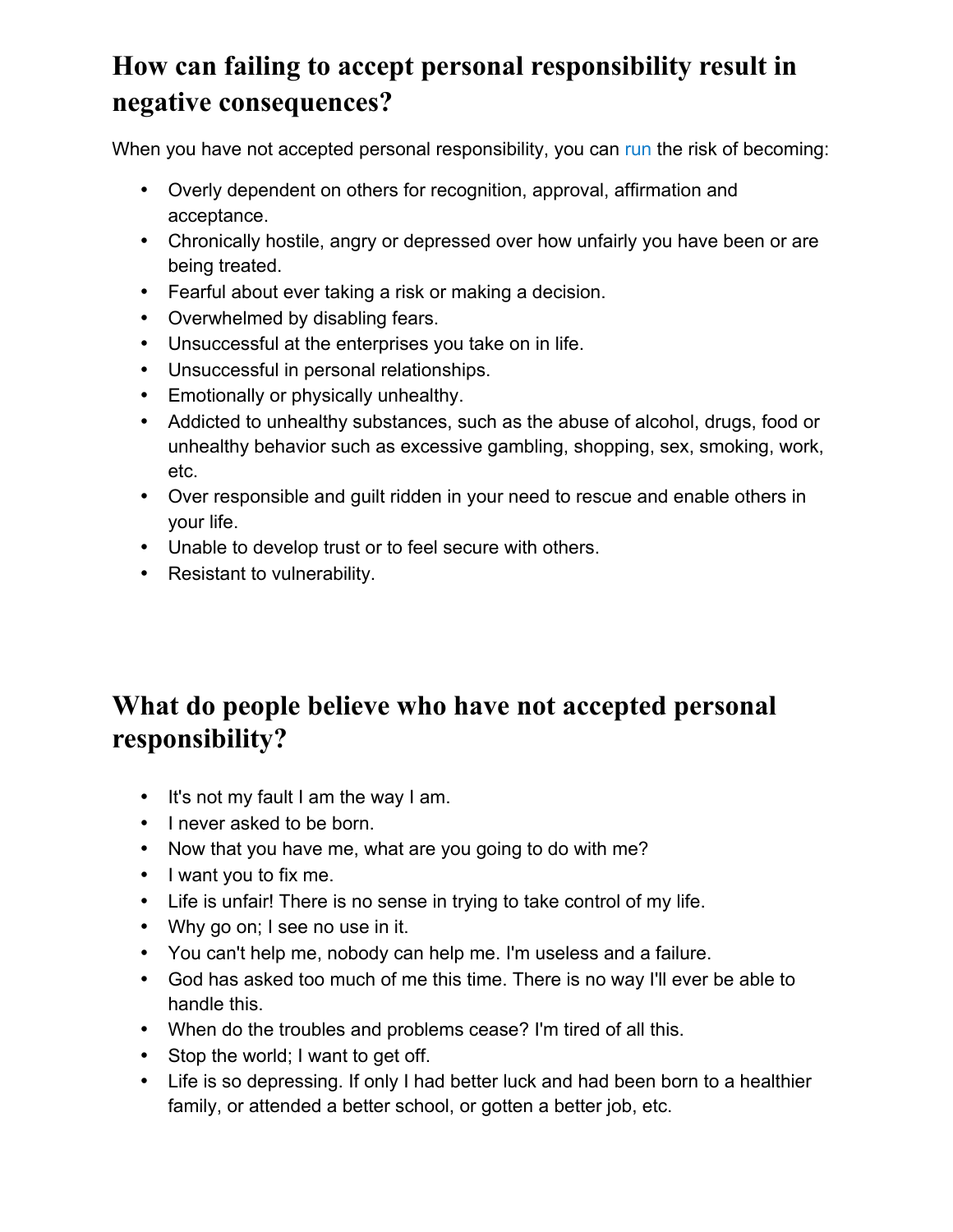- How can you say I am responsible for what happens to me in the future? There is fate, luck, politics, greed, envy, wicked and jealous people, and other negative influences that have a greater bearing on my future than I have.
- How can I ever be happy, seeing how bad my life has been?
- My parents made me what I am today!
- The problems in my family have influenced who I am and what I will be; there is nothing I can do to change that.
- Racism, bigotry, prejudice, sexism, ageism and closed-mindedness all stand in the way of my becoming what I really want to be.
- No matter how hard I work, I will never get ahead.
- You have to accept the luck of the draw.
- I am who I am; there is no changing me.
- No one is going to call me crazy, depressed or troubled and then try to change me.

Terms used to describe those who have not accepted personal responsibility include martyrs, self-pitying, depressed, losers, quitters, chronically angry, dependent personalities, complainers, addictive personalities, blamers, stubborn, persons in denial, troubled people, stuck, fearful, pessimists, despondent, mentally unstable, obstinate, hostile, aggressive, irresponsible, weak, guilt-ridden, resistant to help, passive, irrational, insecure, neurotic, obsessed and lost.

## **What behavior traits need to be developed in order to accept personal responsibility?**

In order to accept personal responsibility you need to develop the ability to:

- Seek out and to accept help for yourself.
- Be open to new ideas or concepts about life and the human condition.
- Refute irrational beliefs and overcome fears.
- Affirm yourself positively.
- Recognize that you are the sole determinant of the choices you make.
- Recognize that you choose your responses to the people, actions and events in your life.
- Let go of anger, fear, blame, mistrust and insecurity.
- Take risks and to become vulnerable to change and growth in your life.
- Take off the masks of behavior characteristics behind which you hide low selfesteem.
- Reorganize your priorities and goals.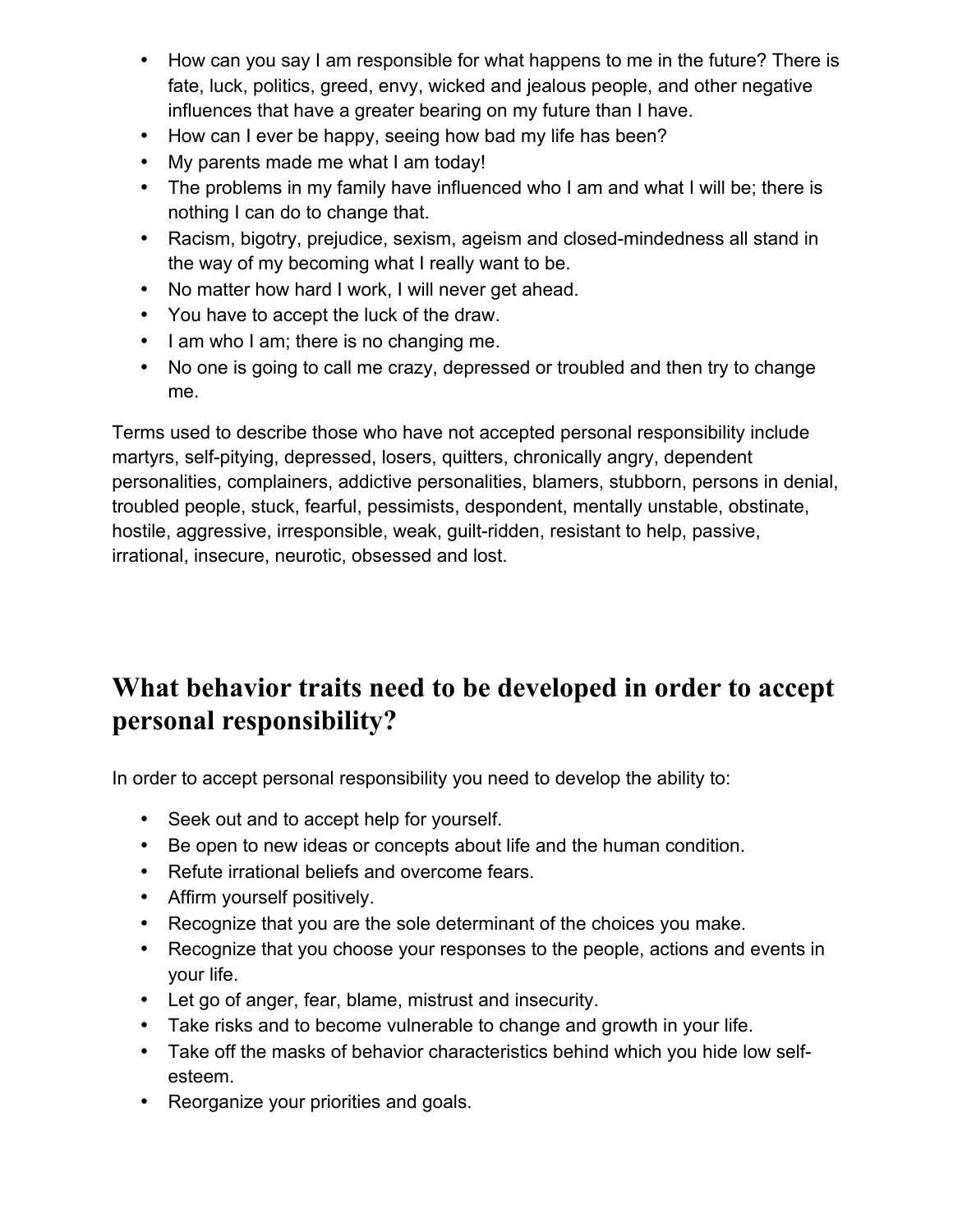• Realize that you are the party in charge of the direction your life takes.

## **What are the steps in accepting personal responsibility?**

#### *Step 1*

To decide if you are having problems accepting personal responsibility, answer the following questions in your journal:

- a) How frequently do you claim that others have determined what you are today?
- b) How easy is it to accept that you are responsible for your choices in life?
- c) How easy it is to believe that you determine the direction your life takes?
- d) How easy is it to blame others for where you are today?
- e) What masks do you hide behind to avoid accepting personal responsibility?
- f) How rational are you in dealing with the part you played in being who you are today?
- g) How easy is it to accept blame or admit mistakes?
- h) How easy is it to accept that you determine your feelings when negative events occur?
- i) How easy is it to depend solely on yourself for acceptance, affirmation and approval?
- j) How willing are you to be the sole determinant of the health of your self-esteem?
- k) How frequently do you feel sorry for yourself?
- l) How easy is it to let go of guilt if you stop rescuing those in your life?
- m) How willingly do you take preventive steps to ensure your physical and emotional health?
- n) How successfully have you practiced self-affirmation in your life?
- o) How successfully have you practiced anger work out and letting go in order to get on with your life?

### *Step 2*

Rate yourself on a scale of 1 to 5 as to the level of personal responsibility you have accepted in each of the following areas:

- 1 = always irresponsible
- 2 = usually irresponsible
- 3 = irresponsibility balanced out with responsibility (neutral)
- 4 = usually responsible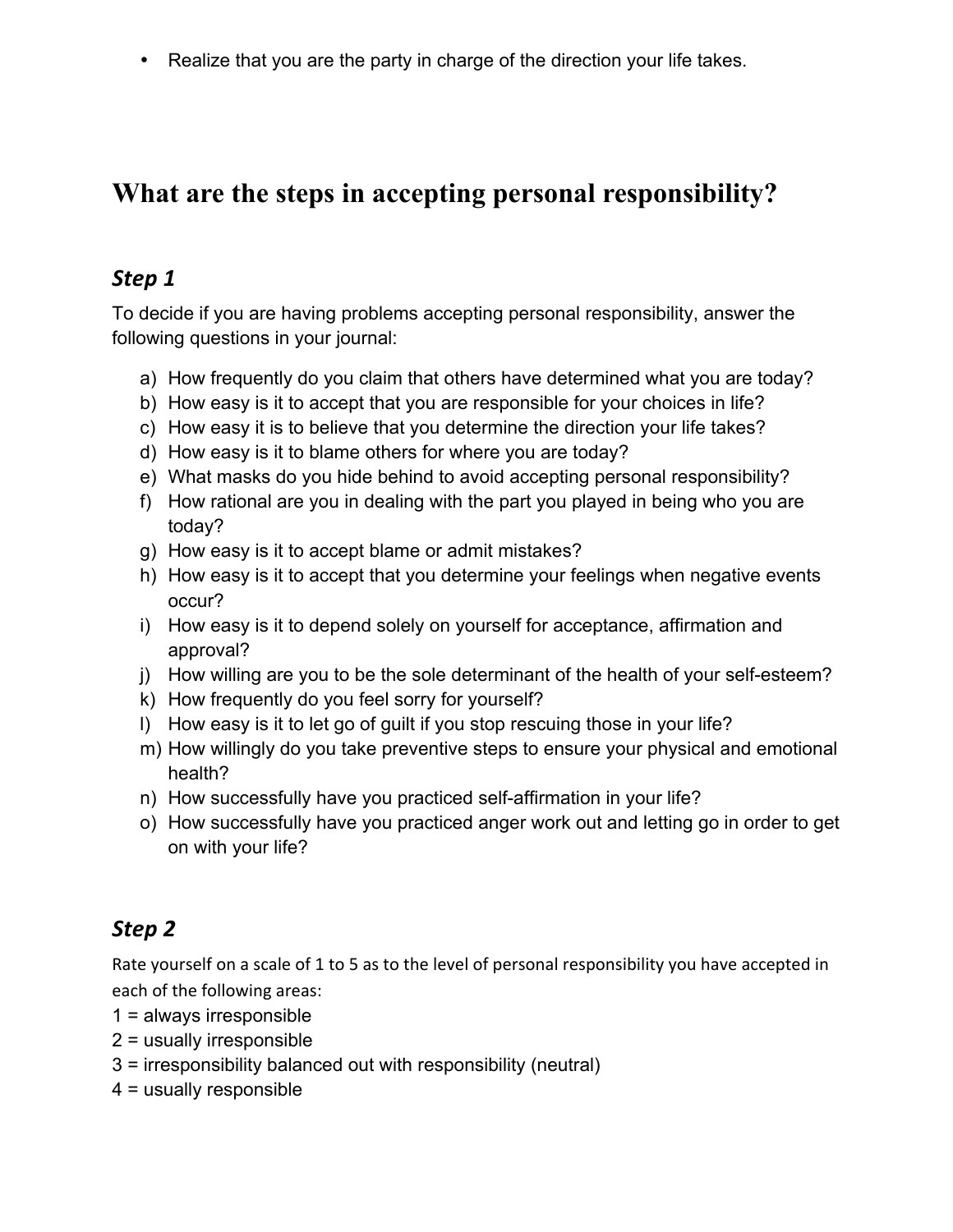5 = always responsible

Rating Area in Life:

\_\_\_ a. Taking the preventive and maintenance measures to ensure physical health

- \_\_\_ b. Taking the preventive and maintenance measures to ensure emotional health
- \_\_\_ c. Controlling weight and over-eating
- \_\_\_ d. Stopping smoking, excessive drinking and drug abuse
- \_\_\_ e. Controlling excessive gambling, shopping and sexual behavior
- \_\_\_ f. Controlling workaholism
- \_\_\_ g. Taking preventive and maintenance measures to ensure healthy relationships
- \_\_\_ h. Taking the necessary steps to overcome my current problems and troubles
- i. Taking the necessary steps to protect myself from being victimized by my rescuing and enabling of others
- \_\_\_ j. Managing my time, managing the stress in my life, overcoming my fears and preventing burnout in my life

Score: A rating of 3 or less in any of the areas indicates a need to accept personal responsibility.

### *Step 3*

Identify your beliefs that prevent acceptance of responsibility for yourself. Develop new, rational, replacement beliefs to help you accept responsibility for yourself.

### *Step 4*

You are now ready to develop a plan of action.

For each area of your life, identify that tools you will use to accept personal responsibility. The following Tools for Coping tools are available to help you determine your action plan: The Tools for Coping Tool Box.

Handling Irrational Beliefs

- Self-Affirmations
- Handling Guilt
- Building Trust
- Handling Insecurity
- Becoming Vulnerable
- Overcoming Fears